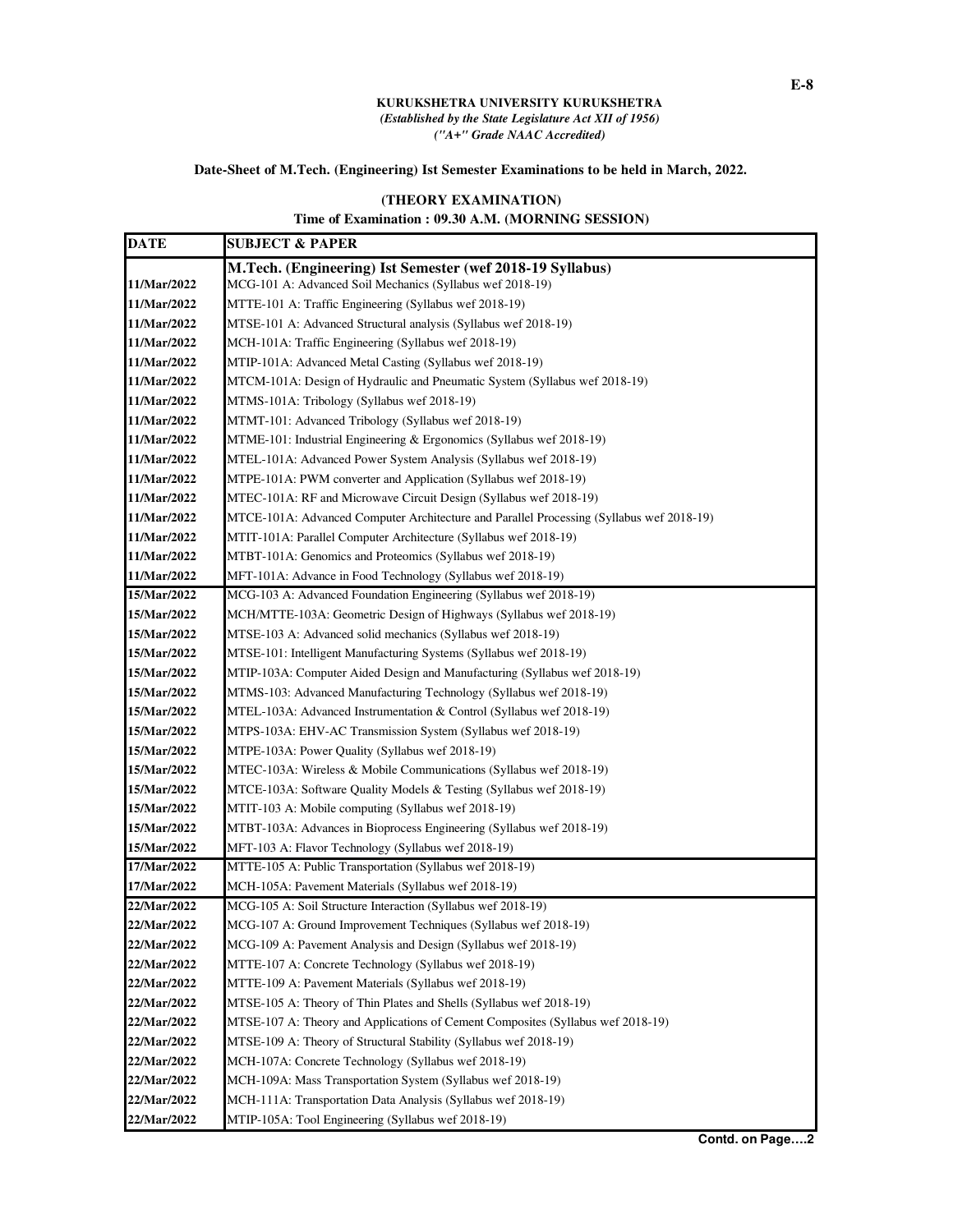| 22/Mar/2022 | MTIP-107A: Advanced Engineering Materials (Syllabus wef 2018-19)                              |
|-------------|-----------------------------------------------------------------------------------------------|
| 22/Mar/2022 | MTIP-109A: Non-Conventional Machining (Syllabus wef 2018-19)                                  |
| 22/Mar/2022 | MTEL-105A: Renewable Energy Resources (Syllabus wef 2018-19)                                  |
| 22/Mar/2022 | MTEL-107A: Power Electronics Applications in Renewable Energy (Syllabus wef 2018-19)          |
| 22/Mar/2022 | MTEL-109A: Smart Grid (Syllabus wef 2018-19)                                                  |
| 22/Mar/2022 | MTEC-105A: Advanced Communication Networks (Syllabus wef 2018-19)                             |
| 22/Mar/2022 | MTEC-107A: Pattern Recognition and Machine Learning (Syllabus wef 2018-19)                    |
| 22/Mar/2022 | MTEC-109A: Statistical Information Processing (Syllabus wef 2018-19)                          |
| 22/Mar/2022 | MTCE-105A/MTIT-115A: Advanced Computer Networks (Syllabus wef 2018-19)                        |
| 22/Mar/2022 | MTCE-107A: Distributed Operating Systems (Syllabus wef 2018-19)                               |
| 22/Mar/2022 | MTCE/MTIT-109A: Number Theory and Cryptography (Syllabus wef 2018-19)                         |
| 22/Mar/2022 | MTIT-105 A: Signals and System (Syllabus wef 2018-19)                                         |
| 22/Mar/2022 | MTIT-107 A: Advanced computer architecture (Syllabus wef 2018-19)                             |
| 22/Mar/2022 | MTBT-105A: Phytomedicine (Syllabus wef 2018-19)                                               |
| 22/Mar/2022 | MTBT-107A: Microbial Diversity (Syllabus wef 2018-19)                                         |
| 22/Mar/2022 | MTBT-109A: Fungal Biotechnology (Syllabus wef 2018-19)                                        |
| 22/Mar/2022 | MFT-105 A: Food Additives & Contaminant (Syllabus wef 2018-19)                                |
| 22/Mar/2022 | MFT-107 A: Advance in Cereal Science & Technology (Syllabus wef 2018-19)                      |
| 22/Mar/2022 | MFT-109 A: Enzymes In Food Processing (Syllabus wef 2018-19)                                  |
| 25/Mar/2022 | MCG-111 A: FEM in Geomechanics (Syllabus wef 2018-19)                                         |
| 25/Mar/2022 | MCG-113 A: Environmental Geotechnology (Syllabus wef 2018-19)                                 |
| 25/Mar/2022 | MCG-115 A: Critical Soil Mechanics (Syllabus wef 2018-19)                                     |
| 25/Mar/2022 | MTTE-111 A: Intelligent Transport Systems (Syllabus wef 2018-19)                              |
| 25/Mar/2022 | MTTE-113 A: Environmental Impact Assessment (Syllabus wef 2018-19)                            |
| 25/Mar/2022 | MTSE-111A: Analytical and Numerical Methods for Structural Engineering (Syllabus wef 2018-19) |
| 25/Mar/2022 | MTSE-113 A: Structural Health Monitoring (Syllabus wef 2018-19)                               |
| 25/Mar/2022 | MTSE-115 A: Structural Optimization (Syllabus wef 2018-19)                                    |
| 25/Mar/2022 | MCH-113A: Transport Safety and Environment (Syllabus wef 2018-19)                             |
| 25/Mar/2022 | MCH-115A: Low Volume Roads (Syllabus wef 2018-19)                                             |
| 25/Mar/2022 | MCH-117A: Highway Subgrade and Foundation Analysis (Syllabus wef 2018-19)                     |
| 25/Mar/2022 | MTIP-111A: Product Design and Development (Syllabus wef 2018-19)                              |
| 25/Mar/2022 | MTIP-113A: Simulation of Industrial Systems (Syllabus wef 2018-19)                            |
| 25/Mar/2022 | MTIP-115A: Supply Chain Management (Syllabus wef 2018-19)                                     |
| 25/Mar/2022 | MTEL-111A: Bio-Medical Signal & Image Processing (Syllabus wef 2018-19)                       |
| 25/Mar/2022 | MTEL-113A: Advanced Digital Signal Processing (Syllabus wef 2018-19)                          |
| 25/Mar/2022 | MTEL-115A: Bio-Medical Instrumentation (Syllabus wef 2018-19)                                 |
| 25/Mar/2022 | MTEC-111A: Cognitive Radio (Syllabus wef 2018-19)                                             |
| 25/Mar/2022 | MTEC-113A: Wireless Sensor Networks (Syllabus wef 2018-19)                                    |
| 25/Mar/2022 | MTEC-115A: High Performance Networks (Syllabus wef 2018-19)                                   |
| 25/Mar/2022 | MTCE-111A: Algorithm Analysis and Design (Syllabus wef 2018-19)                               |
| 25/Mar/2022 | MTCE-113A/MTIT: Soft Computing (Syllabus wef 2018-19)                                         |
| 25/Mar/2022 | MTCE-115A: Speech and Language Processing (Syllabus wef 2018-19)                              |
| 25/Mar/2022 | MTIT-111 A: Information Storage Management (Syllabus wef 2018-19)                             |
| 25/Mar/2022 | MTBT-111A: Biomaterial Technology (Syllabus wef 2018-19)                                      |
| 25/Mar/2022 | MTBT-113A: Biosensor Technology (Syllabus wef 2018-19)                                        |
| 25/Mar/2022 | MTBT-115A: Protein Engineering (Syllabus wef 2018-19)                                         |
| 25/Mar/2022 | MFT-111 A: Bioprocess Engg. (Syllabus wef 2018-19)                                            |
| 25/Mar/2022 | MFT-113 A: Neuraceutical & Functional Foods (Syllabus wef 2018-19)                            |
| 25/Mar/2022 | MFT-115 A: Advances In Dairy Engg. (Syllabus wef 2018-19)                                     |
| 29/Mar/2022 | MTRM 111 A: Research Methodology and IPR (Syllabus wef 2018-19)                               |
|             | M.Tech. (Engineering) Ist Semester (Old Syllabus)                                             |
| 11/Mar/2022 | MTEE-101 : Advanced Power System                                                              |
| 11/Mar/2022 | M.TEC 1.1 : Digital Communication Systems                                                     |
| 11/Mar/2022 | MTPS-101: Advanced Power System Analysis                                                      |
| 11/Mar/2022 | MCS-101 : Advanced Structural Analysis                                                        |